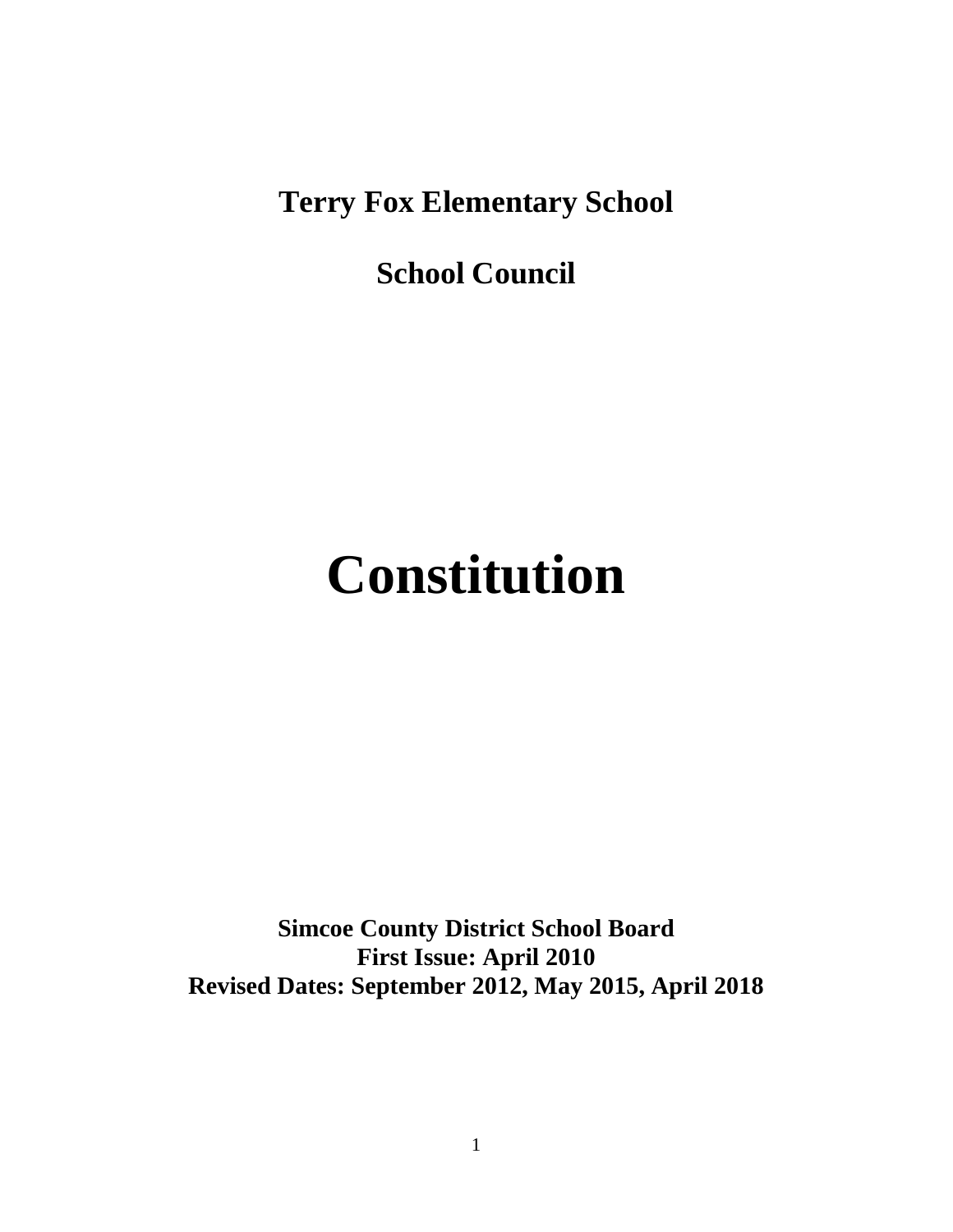## **Terry Fox Elementary School Council Constitution**

#### **Article 1 – Name and Address**

The name of the organization is Terry Fox Elementary School Council (herein referred to as the "Council"). The address is:

Terry Fox Elementary School 100 Livingstone Street East Barrie, ON L4M 6X9

The phone number is (705) 727-4267

The e-mail is [councilchairter@scdsb.on.ca](mailto:councilchairter@scdsb.on.ca)

#### **Article 2 – Terry Fox Mission Statement**

To support and encourage shared responsibility for student learning among students, parents, teachers and administration.

#### **Article 3 – Purpose and Objectives**

Terry Fox Elementary School Council will:

- Collaborate positively and innovatively with the school administration and staff
- Provide input to Terry Fox administration
- Develop an increased sense of shared accountability for public education
- Present educational and informative material to the school community
- Provide a means of regular communication and dialogue between all partners in education
- Fundraise to support the school and students
- Promote and maintain contact with other school advisory councils

#### **Article 4 – Procedures and Operating Guidelines**

The School Council will provide community input. It is a partnership of school and community representatives. They provide a forum through which parents and other members of our community can contribute to improving student achievement and school performance. The school council encourages, promotes and supports open communication between the school and community.

Confidential personal matters and/or individual parental matters may not be addressed by the Council. Nor are Councils to discuss confidential information on individual students.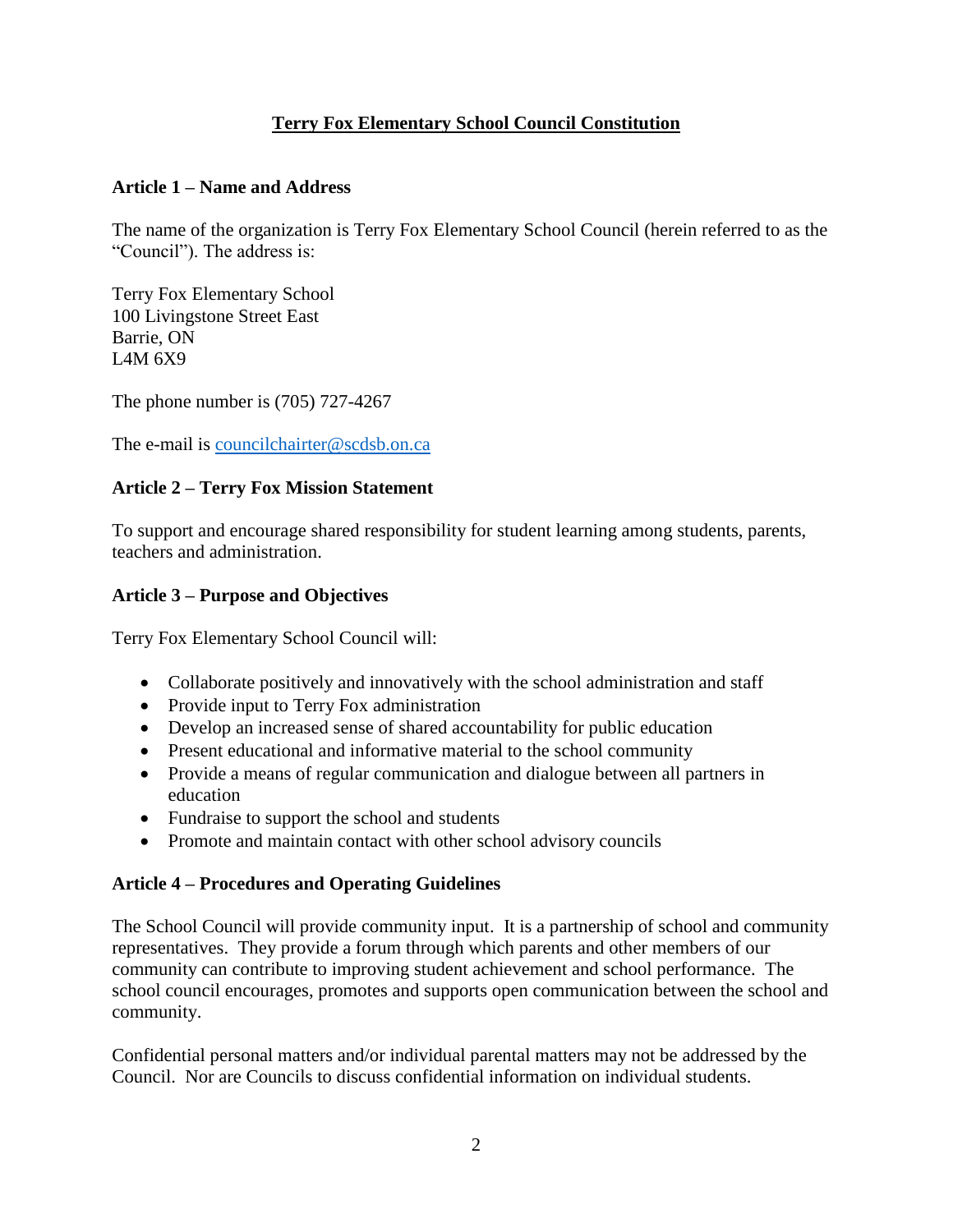If confidential information is divulged at a meeting, the chair and/or co-chair would interject to stop the sharing of information and will instruct Council members to keep the information confidential, request that members of the public keep the information confidential, ensure that the minutes do not refer to the indiscretion, and determine if further action needs to be taken.

The operation procedures of the Council comply with the procedures (Procedures and Policies Memo 4310 in accordance with Ontario Regulation 612/00) outlined in the Simcoe County District School Board (SCDSB). All recommendations and activities of the School Council shall comply with all Ministry of Education Acts, SCDSB Policies and Procedures and Staff Collective Agreements.

# **Article 5 – Definitions**

When we use the term "parent" in this document, we mean it to include any person who is the parent and/or legal guardian of a student attending Terry Fox Elementary School. The term "voting member" refers to a school council member with voting privileges, established through the election procedures of the school council during the first 30 days of the current school year. Voting members must attend the first meeting of the year.

# **Article 6 – Membership**

Members of the Terry Fox Elementary School Council shall be elected or appointed (refer to **APM 7200)** Members include:

- Parents/guardians will comprise the majority of our council membership. Refer to **APM 7200, section 2, for eligibility details and exceptions.**
- The principal or vice-principal of the school (the principal may delegate membership responsibility to the VP) – this is a non-voting council member
- A teaching representative, a non-teaching representative, student representative(s), and a community representative (Voting)

There shall be no more than one parent who is a voting member on the School Council from any one household. School Council will be responsible for stipulating the number of voting parent members on the Council, in accordance with **Ontario Regulation 612/00**.

School Council will have a minimum of 7 voting members, with a maximum of 11 voting members (which includes the four members on the Executive Proper). The Executive Proper will consist of the Chair, the Co-Chair, the Secretary and the Treasurer. Any other parent or staff members are welcome to attend and provide input to discussions, but do no have voting privileges, in accordance with **SCDSB policy 4310**.

## **Article 7 – Decision Making**

Comments and opinions from all meeting attendees are welcome, regardless of membership status. Decisions will be made by putting forth a motion. Votes will be held at School Council meetings whenever possible. If a vote is required but quorum is not reached, a discussion will be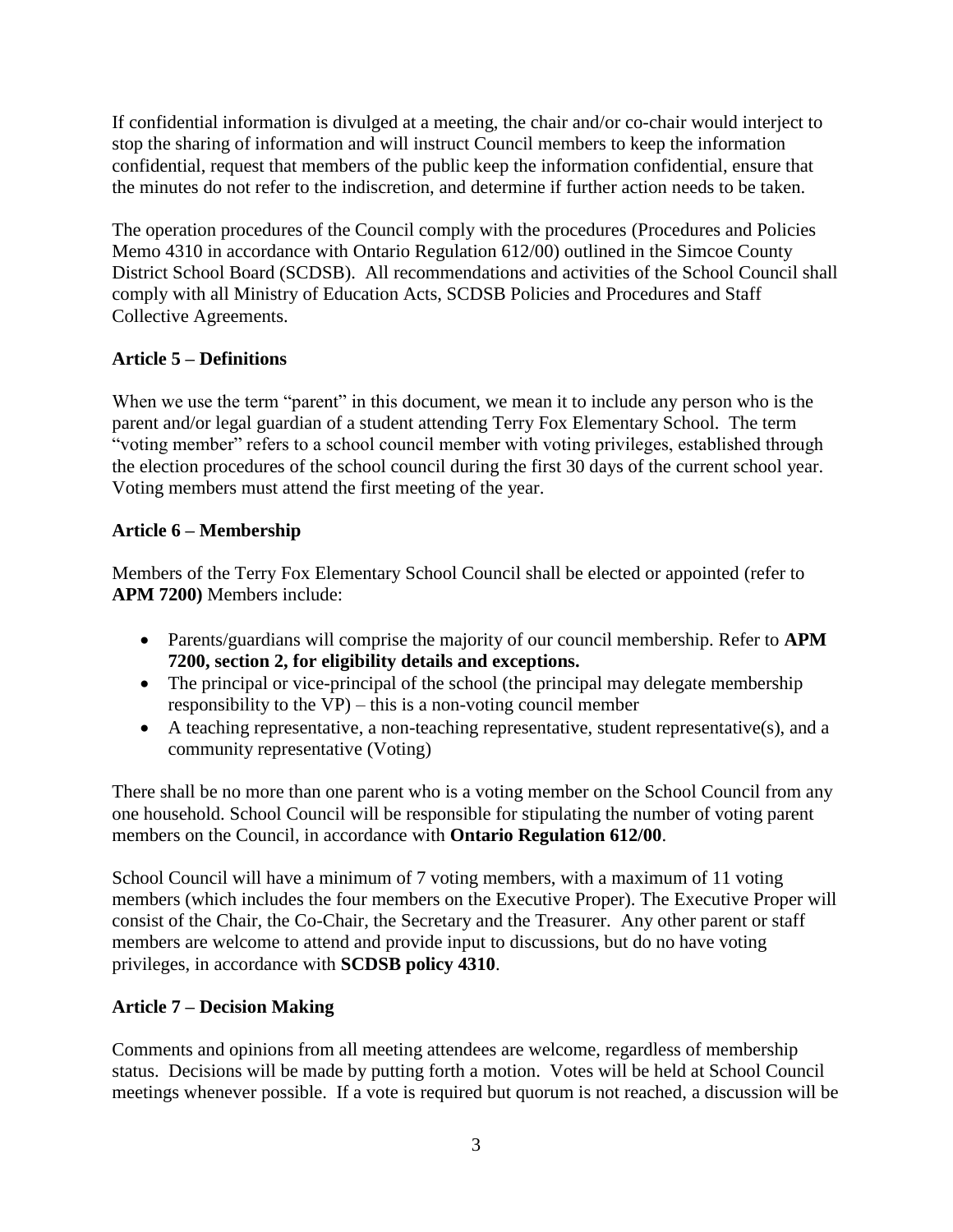held. Upon distribution of the meeting minutes outlining the discussion, a vote may be held by email. The email must be distributed to all voting members and may only include the motion and required response deadline. All email motions and vote results must be noted in the following meeting's minutes.

In the case where a decision cannot be reached through consensus, the chair/co-chair may decide to either

- Decision would be determined by vote (majority of council votes in favor of motion)
- Defer the issue to an established subcommittee for continued deliberation
- If a vote is tied the tie would be broken by the principal or Principal's designate, if the Principal is absent.

## **Article 8 – Roles and Responsibilities**

## Chair/Co-Chair – **An employee of the Board cannot be chair**

- Communicate with the school principal
- Prepare the agenda for meetings in consultation with other council members and the principal
- Chair the school council meetings
- Ensure that the minutes of school council meetings and records of all financial transactions are recorded and maintained
- Ensure that there is regular communication with the school community
- Consult with senior board staff and trustees, when requested
- Ensure that the Council Constitution is reviewed each year
- Prepare the Council Annual Report as required by the Board
- Act in accordance with the school and board Code of Conduct
- Shall abide by board policies and procedures

## Secretary

- Record attendance and the minutes of the meetings at council
- Post the minutes in the Continuity Binder, available in the school office
- Distribute the minutes by email to all council members
- Ensure that all records are kept in a safe place
- Will notify chair/co-chair when a voting member missed two meetings

## Treasurer

Distribute annual financial report

## Council Members

- Participate in council meetings
- Participate in information and training programs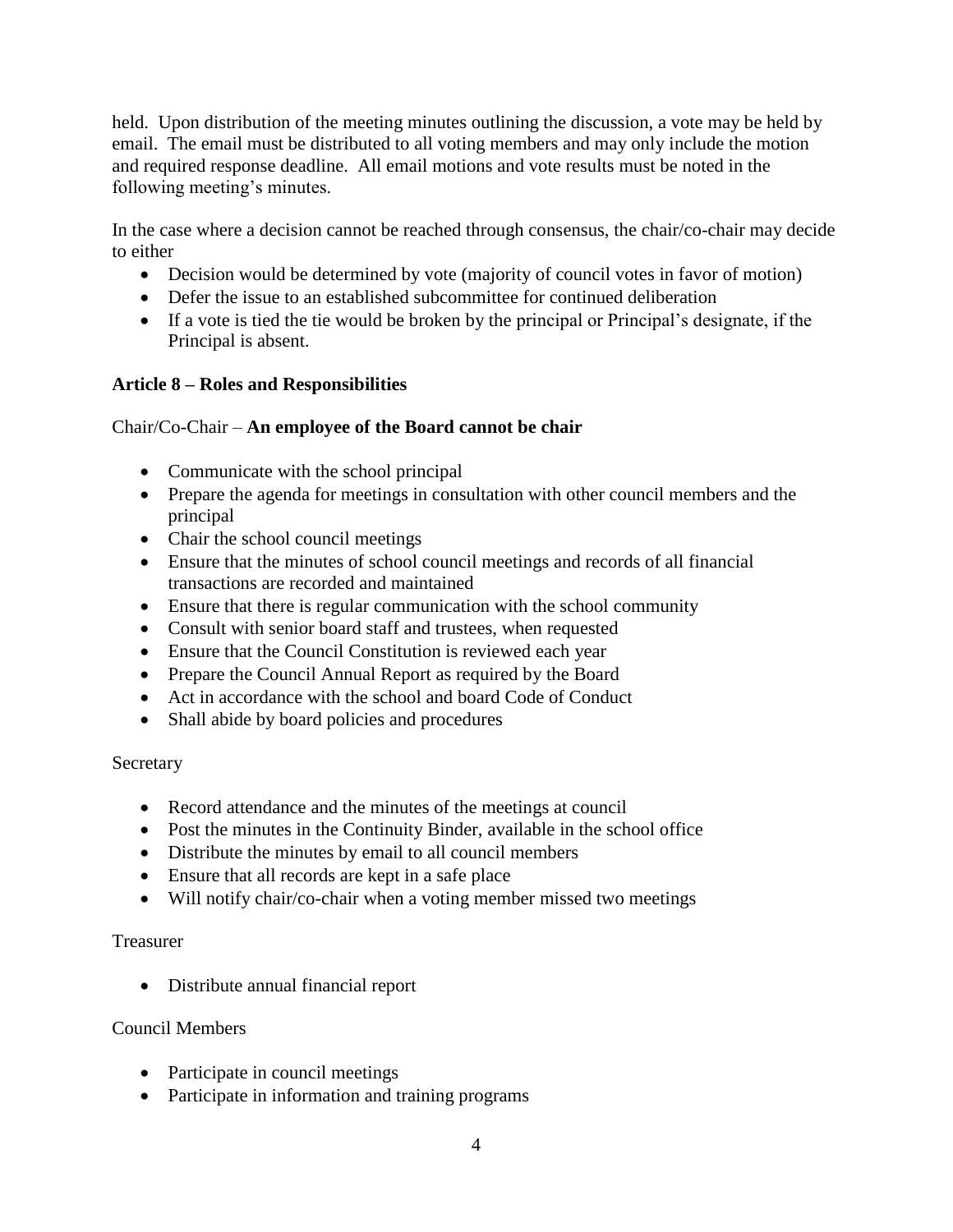- Act as a link between the school council and the community
- Participate in establishing and following the constitution
- Act in accordance with the school and board Code of Conduct
- Shall abide by board policies and procedures

#### The Principal

- Facilitates the establishment of the school council and assists in its operation
- Supports and promotes the council's activities
- Consults with the school council on the development and implementation of school action plans
- Consults with the council in any areas identifies by the council as a priority
- Acts as a resource regarding the Education Act, regulations and board policies relevant to the functions of the council
- Obtains and provides information requires by the council to enable it to make informed decisions
- Communicates with the chair/co-chair of the council, as required
- Ensures that copies of the financial records and minutes of the council's meetings are kept at the school and available for examination
- Encourages the participation of parents/guardians from all groups and other individuals within the school community
- Provides for prompt distribution to school council members any materials received from the Ministry of Education identified for council members and posts same
- Attends (or designates a replacement) every school council meeting
- Does not vote in votes taken by the school council or council committees
- Participates in establishing the Constitution

#### **Article 9 – Code of Ethics**

- A member shall consider the best interests of all students
- A member shall be guided by the school's and the school board's mission statements
- A member shall act within the limits of the roles and responsibilities of a school council, as identified by the school's operating guidelines the school board, and the Ontario Ministry of Education
- A member shall become familiar with the school's policies and operating practices and act in accordance with them
- A member shall maintain the highest standards of integrity pf each member of the school community
- A member shall treat all other members with respect and allow for diverse opinions to be shared without interruption
- A member shall encourage a positive environment in which individual contributions are encourages and valued
- A member shall acknowledge democratic principles and accept the consensus of the council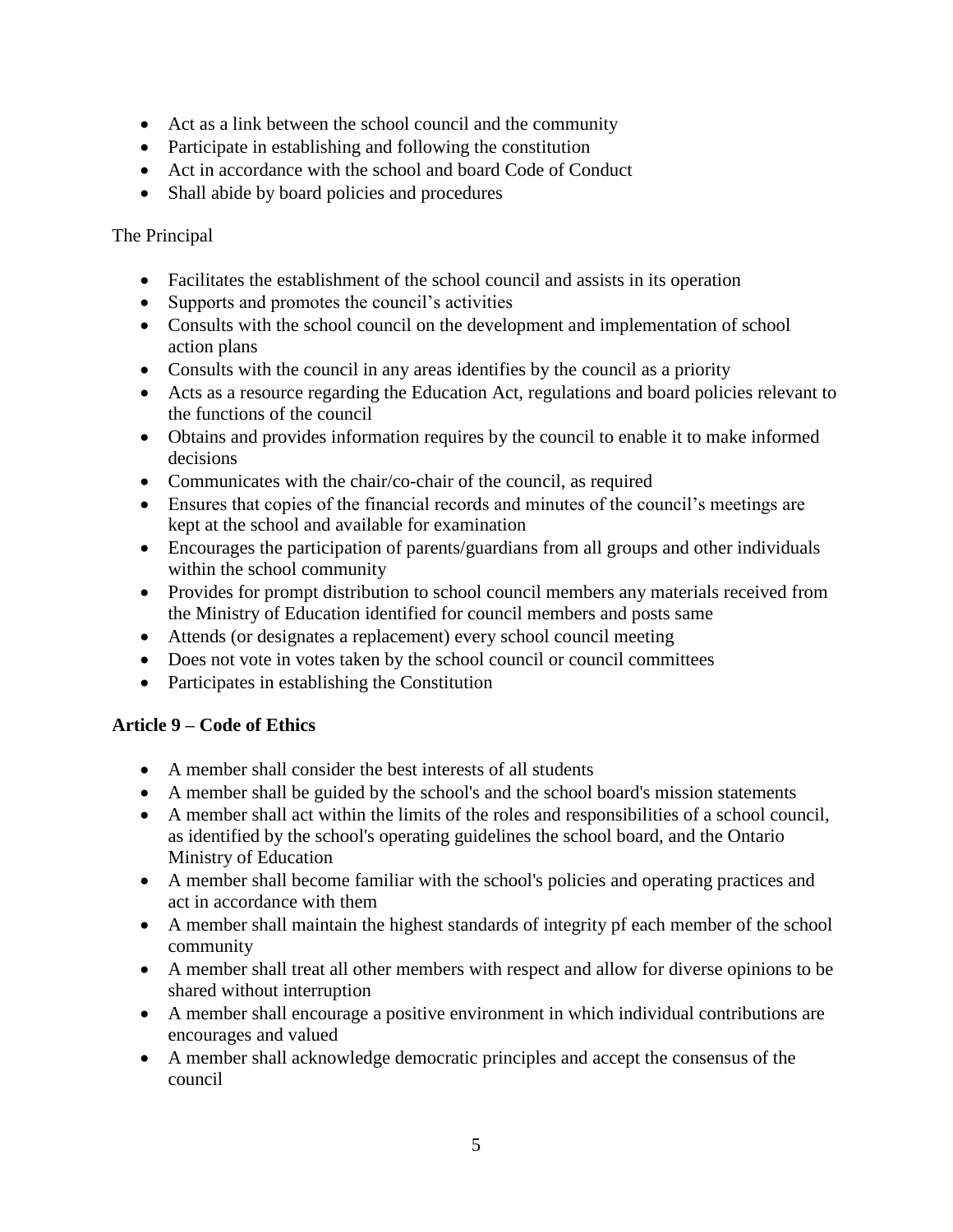- A member shall respect the confidential nature of some school business and respect limitations this may place on the operation for the school council
- A member shall not disclose confidential information
- A member shall limit discussions at school council meetings to matters of concern to the school community as a whole
- A member shall use established communication channels when questions or concerns arise
- A member shall promote high standards of ethical practice within the school community
- A member shall declare and conflict of interest
- A member shall not accept any payment or benefit financially through school council involvement

## **Article 10 – Operating Procedures**

#### **10.1 - Meetings**

At a meeting in May, School Council will establish a schedule of dates for the entire school year to follow. The Council will hold a minimum of 7 meetings per the school year. In the first meeting in September the schedule will be handed out to attendees and included in the meeting minutes.

#### **10.2 - Attendance**

Voting Members of the Council must either send regrets to the chair directly or via another Council member if they are going to be absent from a meeting.

#### **10.3 - Quorum**

A meeting will have quorum if

- The amount of voting members present is half plus one
- The majority of those present are parents

If the majority of voting members are not present, an information meeting will be held. No votes will occur. Any items requiring a vote will be discussed and the vote will be postponed. A follow-up vote may be held by email.

#### **10.4 - Structure of the Agenda**

When necessary, the Council will use Robert's Rule of Order.

Council meetings will cover the following in a flexible order.

- Welcome and Introduction
- Review of minutes of preceding meeting and acceptance by motion and vote
- Acceptance of current agenda by motion and vote
- Principal's Report
- Treasurer's Report and acceptance by motion and vote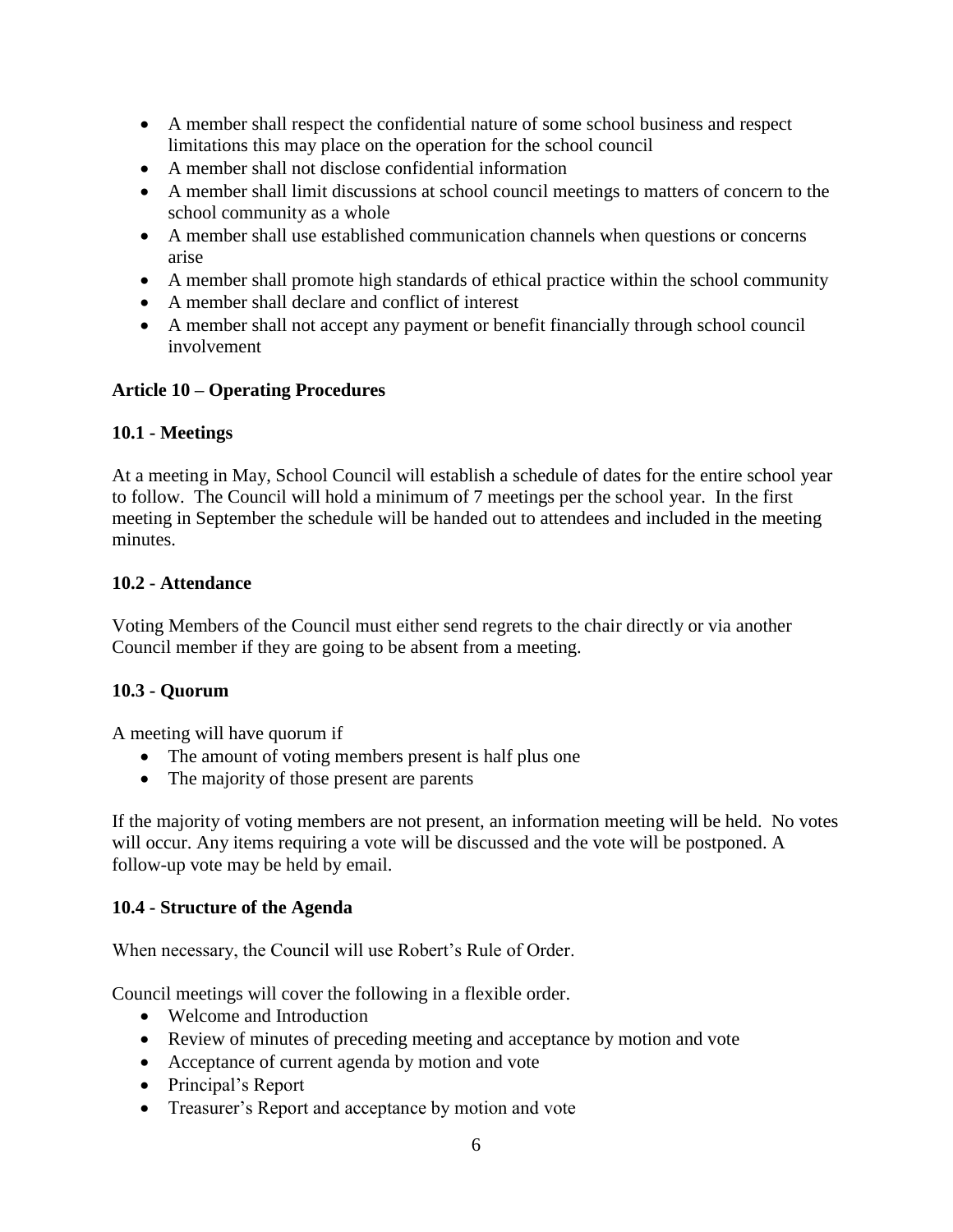- Old business items
- New business items
- Subcommittee updates, including next meeting date, time and location
- Meeting adjourned

## **Article 11 – Elections Procedures and Vacancies**

According to Ontario Regulation 612/00 elections must take place at the same time each year – within the first thirty days of each school year.

#### **11.1 – Election Subcommittee**

The committee must ensure that a new council is in place within 30 days of the start of the school year in September. Election will take place prior to the end of the month of September.

At the May meeting of the Council, the Principal will discuss the potential for needing an election committee for September. The Election committee will consist of the Principal, teaching staff, non-teaching staff, community representative and/or parents. No one standing for election or the spouse of anyone standing for election shall be a member of the election committee. The election subcommittee will assist the Principal in setting up the election procedures, running the election, and counting the ballots.

#### **The Election subcommittee shall**

- Provide nomination forms
- Ensure that the school community is notified of and election date(s), location, and time, at least fourteen days in advance of election
- Conduct the elections by secret ballot
- Count the ballots
- Help the principal notify all candidates of the results
- Keep all the results and related information confidential
- Release only the names of successful candidate
- Notify all individual standing for election of the results before the results are released to the school community

## **11.2 - Date**

Elections for Council membership shall take place annually, no later than the end of September.

#### **11.3 - Election Procedures for Parent Members**

Each family of a student enrolled at Terry Fox Elementary School shall be entitled to one vote for each vacant parent member position on the Council.

- Nomination forms will be made available in June
- During the first week of school a note will be distributed to all school parents, giving them the opportunity to complete a form to become a School Council voting member, or a member of the School Council Executive.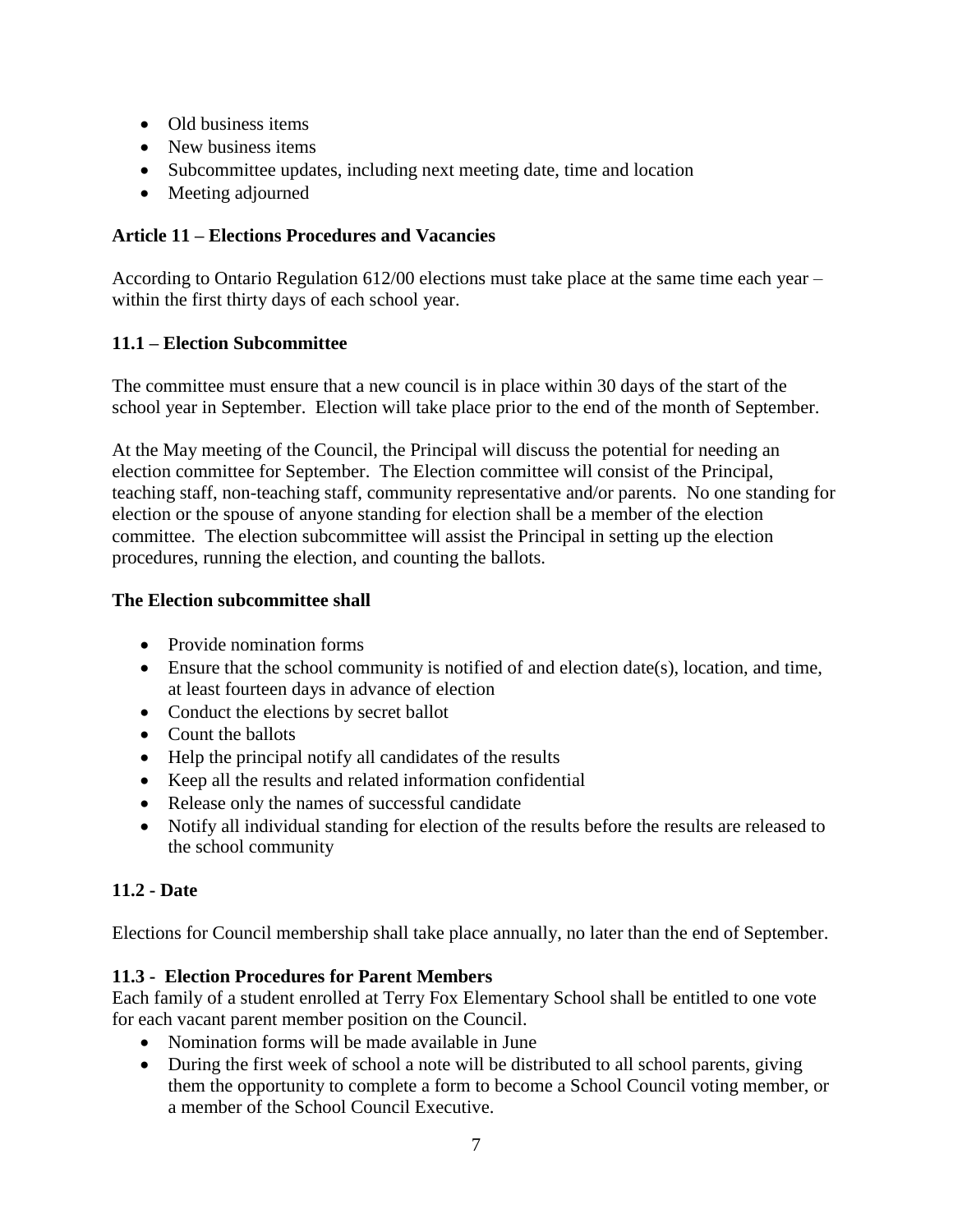- Nomination forms would be accepted up until the end of the first week of school.
- Receipt of nomination forms will determine the format of the first School Council meeting of the year, and recognition of those who want to be considered to be an executive or a voting member
- In addition, if of the eleven voting members, openings still remain, ballots will be handed out to all attendees at the first School Council meeting of the year.
- The vote will be held during the first School Council meeting to determine the remainder of the eleven voting members if there are more interested parties than available voting member positions.

#### **11.4 - Acclamation**

Parent elections shall be by acclamation when the number of candidates is equal to or less than the number of parent member positions on the Council.

#### **11.5 - Election of the Executive**

Once the parent members are elected, the newly elected Council votes on it's Executive for the year.

- Chair/Co-Chair
- Secretary
- **•** Treasurer

#### **11.6 - Terms of Office**

Council members serve a one-year term of office. There are no restrictions to the number of times a member can be re-elected.

#### **11.7 - Resignations**

Anyone who is a Council member, except the principal, may resign his or her position by writing a letter of resignation to the chair or co-chair(s). If someone resigns, the Council will fill the position according to Article 10.9: Vacancies.

#### **11.8 - Removal**

The Council will choose to remove from the Council any voting member who misses three (3) meetings and shall undertake to replace that person according to Article 10.9: Vacancies.

The council member will receive a notification of possible removal after missing two meetings unless extenuation circumstances exist and are taken into consideration by council.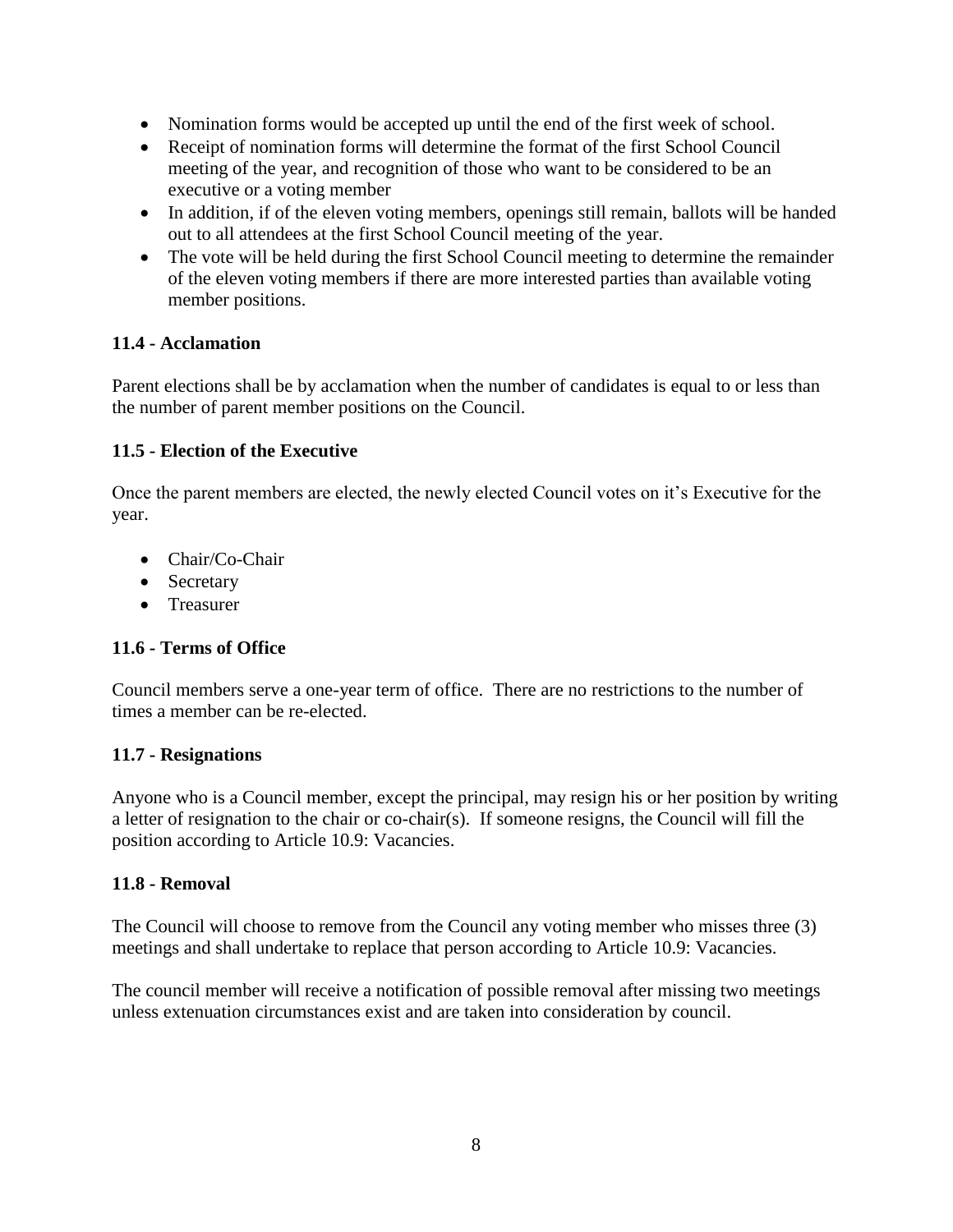#### **11.9 - Vacancies**

A vacancy in the membership of Council does not prevent the Council from exercising its authority.

The Council should fill positions that become vacant due to resignation or removal as soon as possible:

- At an open meeting (the next meeting in the sequence).
- Make parents/attendees aware of the vacancies
- Ask for volunteers to serve the remaining term

The Council will fill vacancies only until May of the current school year, after which time Council will fill the vacant positions through the annual September election.

## **Article 12 – Conflict of Interest**

Any time school council does business with the potential for monetary gain/loss with any person, agency, or company, and a member of the school council has a vested interest in any way with that particular person, agency, or company, that member shall declare a conflict of interest and shall not discuss, or vote, on any such resolution pertaining to the matter. The minutes of the meeting will reflect this declaration.

## **Article 13 – Conflict Resolution**

All members of council will, in accordance with *School and Board Codes of Conduct*, demonstrate respect for members of council, staff and guests, in attendance at council meetings.

Should a dispute arise, members of council and the principal will make every effort to resolve the dispute by following **APM A7200, section 8**.

#### **Article 14 – Code of Conduct**

School council recognizes that all members of the school community have the right to be safe and to feel safe in their school community. With this right come the responsibility to contribute to a positive school climate. Expectations for behavior are outline in **APM A7630 – Code of Conduct.**

#### **Article 15 – Protection of Advisory Council Members**

The Simcoe County District School Board holds liability insurance on behalf of all Councils and, as such, member of the Terry Fox Elementary School Council are not personally liable for decisions and activities undertaken in relation to the council, with the exception of any willful, destructive or dishonest act or neglect, performed by a particular Council member for which that person will be held accountable.

#### **Article 16 – Administrative Requirements**